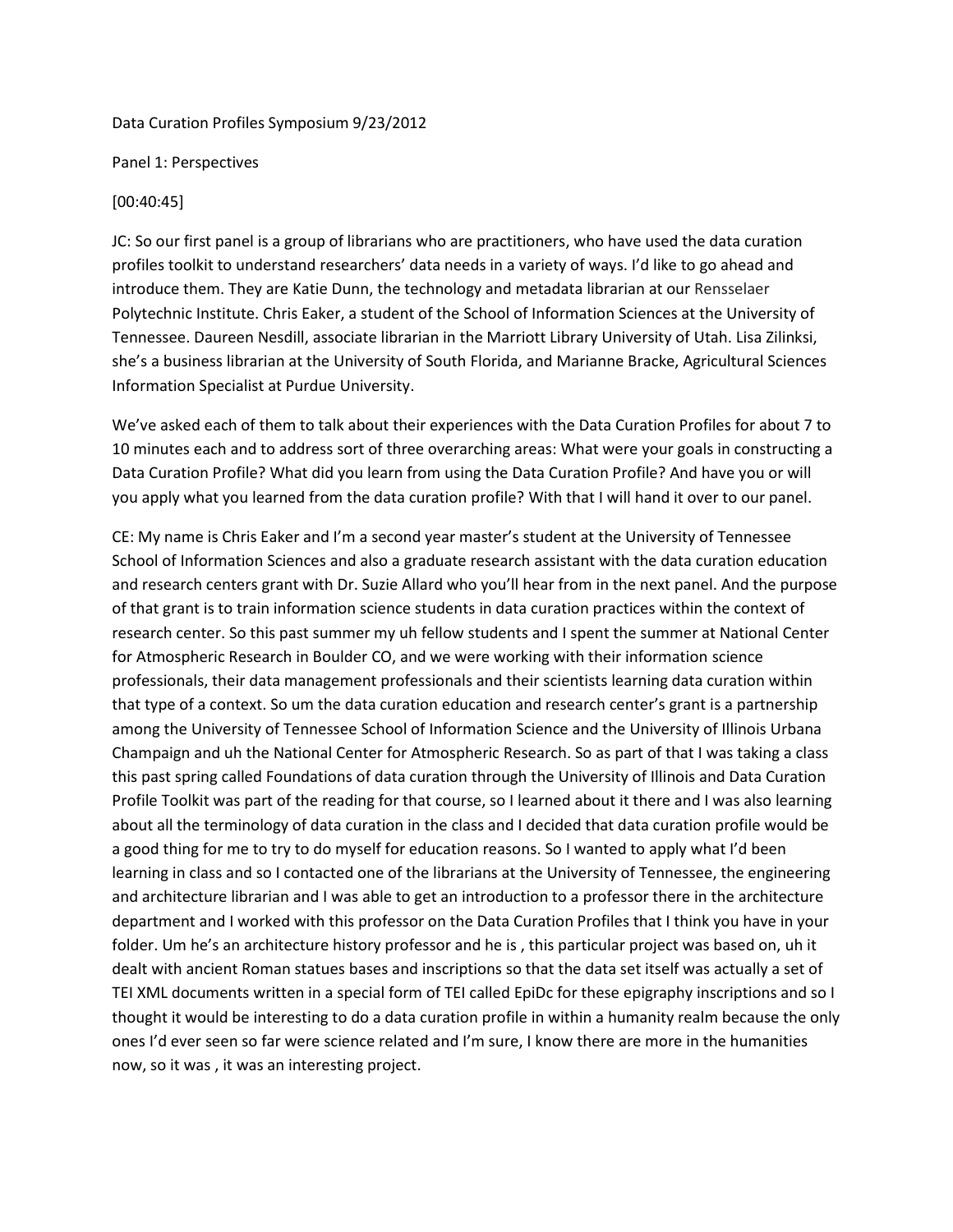And I learned from this project, I learned, you know, the DCP is, the tagline is what's the researcher willing to share, with whom, and when and so I learned that this researcher is was quite eager to share everything that he had done in this project and in fact developed a website that has some really cool visualization tools in it and um but the wider epigraphy community was not really prepared for any major sharing and you know among epigraphers in other countries and in the United States and so there was a limited amount in what he could do there. He also repeatedly stated that he was willing to share, but he thought that data had to be prepared or compiled or at least cleaned to a certain point so it is understandable for anyone else to use, so that's understandable. So you that's one thing that I learned and as a student I'm learning how to do research and how to do interviews, so I think the experience I gained from this data curation profile interview process and transcription and creating the profile itself will be really beneficial for my future career in doing research and interviews. And I'm very interested in education of data management practices so that kind of thing is uh , one thing I learned that will probably important, so it was it was a definitely a great learning experience and I'm glad that I did it.

#### [46:10]

DN: Hi I'm Daureen Nesdill, the data curation librarian at the J. Willard Marriot Library at the University of Utah and that is in Salt Lake City. What I do presently in my position, I was asked to put together a template for the data management plans by the Office of the Vice President of Research. And from that I developed a lib guide that included even more information about data management plans and where they came from etc. In addition, I had a page on repositories since there's plenty of repositories out there and we, at that point, were not set up to accept data. And the last page was on electronic laboratory notebooks or virtual work spaces, which is my pet project. I'm trying to institute that on our campus and I am actually working with our university IT and the Office of Vice President for Research, cause somebody has to pay for it [audience laughter]. Uh we've had a library working group for maybe four years now. I was in charge of it in the beginning and we were just looking at what is data, what is data curation, what's the roles of the librarians, what's happening on campus. That evolved into uh working through the e-science institute. Now we have a new associate dean and she has more or less taken the lead and our project right now is to look at the feasibility of adding data to our institutional repository. I tried a few times to join this workshop on the data curation profile, finally went, and one of the reasons why I wanted to was that it wasn't always about preservation, it was about data from the beginning of the research project. My background is in um medical and also ecology, I've done lab research, I've done field research, so I'm more in tune with "hey you have to know what you're doing at the beginning or you're going to lose your data."

Uhm I also realize that a lot of people were uh had to step outside of their comfort zones to do these data curation profiles because they weren't in the sciences and so I decided to step out of my comfort zone and do something in the humanities. On our campus, we have a researcher who has a background in the arts, the theater, and a computer science degree. He works for a center for high performance computing. So he and his wife, who is in theater, develop telemetric performances. In other words, they develop performances for the internet. They used the grid; there was as many as six sites around the world, all working together developing a performance and holding the performance at one time. So they had people in Wales, Chicago, Boston, and Utah. So I talked to him, he said he's all for it, so we had our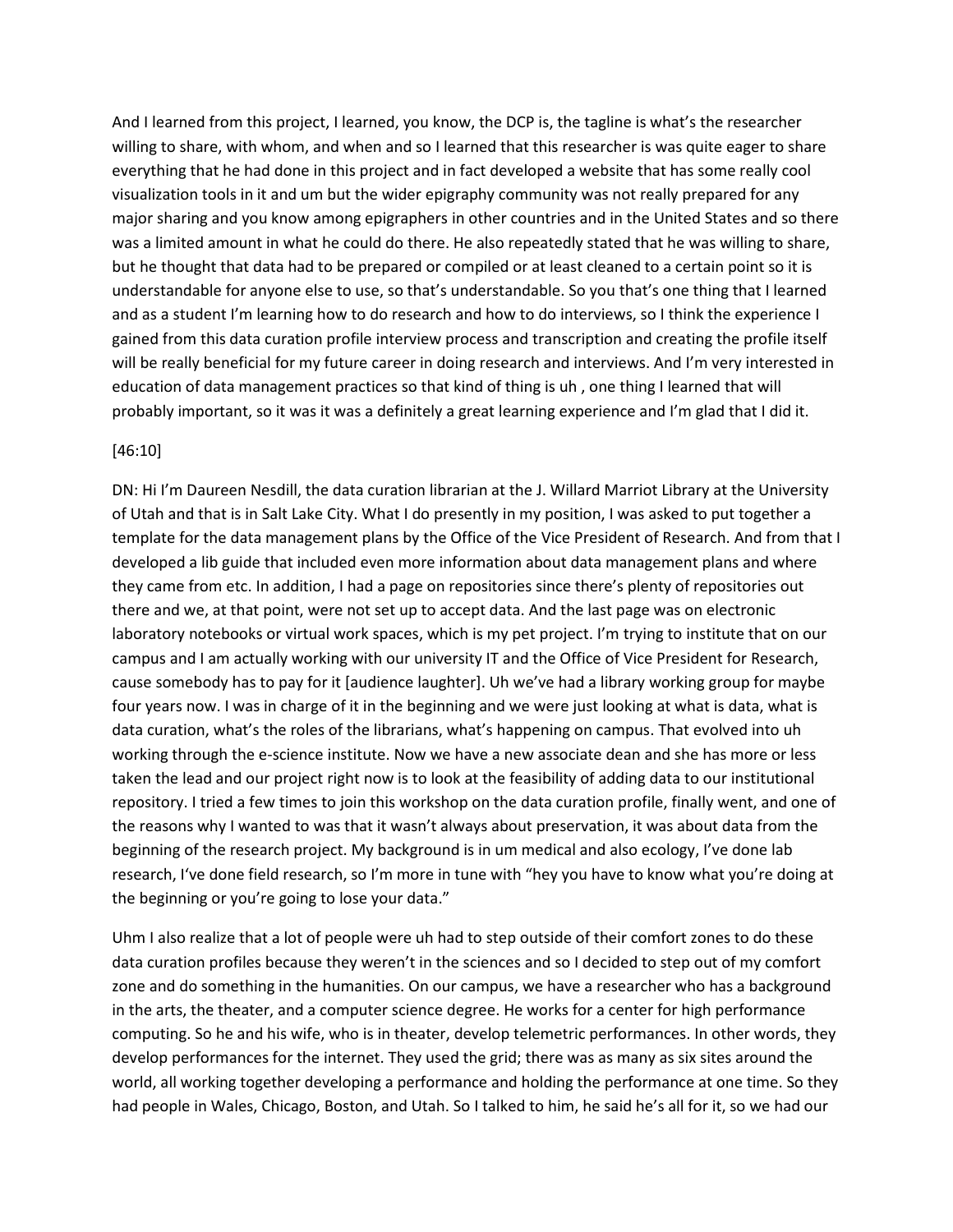interview, to interview. I was a little nervous about the interview because the data stages, I was wondering, "well how does the theater, this is humanities, what would they know about data stages?" He took the questions and answered it without a problem. He didn't even have to think about it. So I was lucky about that. One of the problems I had was I've done transcriptions in the past, and I know how much work it is, but that was 10 years ago. Thankfully, there's software out there to help me with transcription, so it did not take me couple days. It only took a couple hours to transcribe, uh to transcribe the interview.

One of the interesting things about working with this person is that he had never of preserving all of this work. He has it up on the internet, but preservation was not something he was thinking about. So he's thinking about it now. He's also going to be uh one of our researchers whose data we're going to use to test our institutional repository to see if it's alright for data. And umm. I have said everything. You know I enjoyed the interview and I the only thing I would do differently would be to transcribe right after the interview instead of waiting and being nervous about transcription.

#### [00:50:35]

LZ: Hi, good morning, my name is Lisa Zilinski, and I am the business librarian at the University of South Florida in Lakeland. Um that is a regional campus of the University of South Florida which is located in Tampa. My role is a reference and instruction librarian, but since we are at a small campus, we tend to be jacks of all, so we—I had an opportunity to join a working group on campus. Um the campus was looking for a content management system, institutional repository, digital asset management system. They weren't quite sure, um with my experience, prior to working for the university; I was invited to join the group. Basically there was a specific need, we had a grant that was actually an in house grant between two researchers. It was an interdisciplinary project between an English department and the psychology dept. and what their goal was to define the term polytechnic over a ten year longitudinal study. We were bringing in freshman and part of the, uh their program was they were going to be making videos throughout their time at the university on what their perspective and their idea of what polytechnic meant. So they were going to track the evolution of what this term was. The researchers really wanted to stream these videos on YouTube, they wanted them to be searchable through Google, and that was as far as they really got and so um what they wanted to do with the videos. That's where I came in and well there's so much more that you can do. What are you going to do if you YouTube disappears, what are you going to do when you lose your data. So they were really really open to the idea of using some sort of repository. My co-collaborator was a library student at the University of South Florida and she had written a paper on data duration and she mentioned these profiles. And I'm like "I want to know more about that! What is this? Let's figure out if we can use these somehow." So we got together and decided that we could use this data curation profile to build a needs document, um find out what truly are the needs of these researchers. Um before we go out and build a system or buy a system. We also reached out to five other research projects on campus. We were able to create a second profile, which was a food sciences profile. Um they are actually testing food quality of MREs over extended periods of time and extreme heat. So a completely different type of data. Now were talking about large data sets, information coming from directly from instruments. So we wanted to know how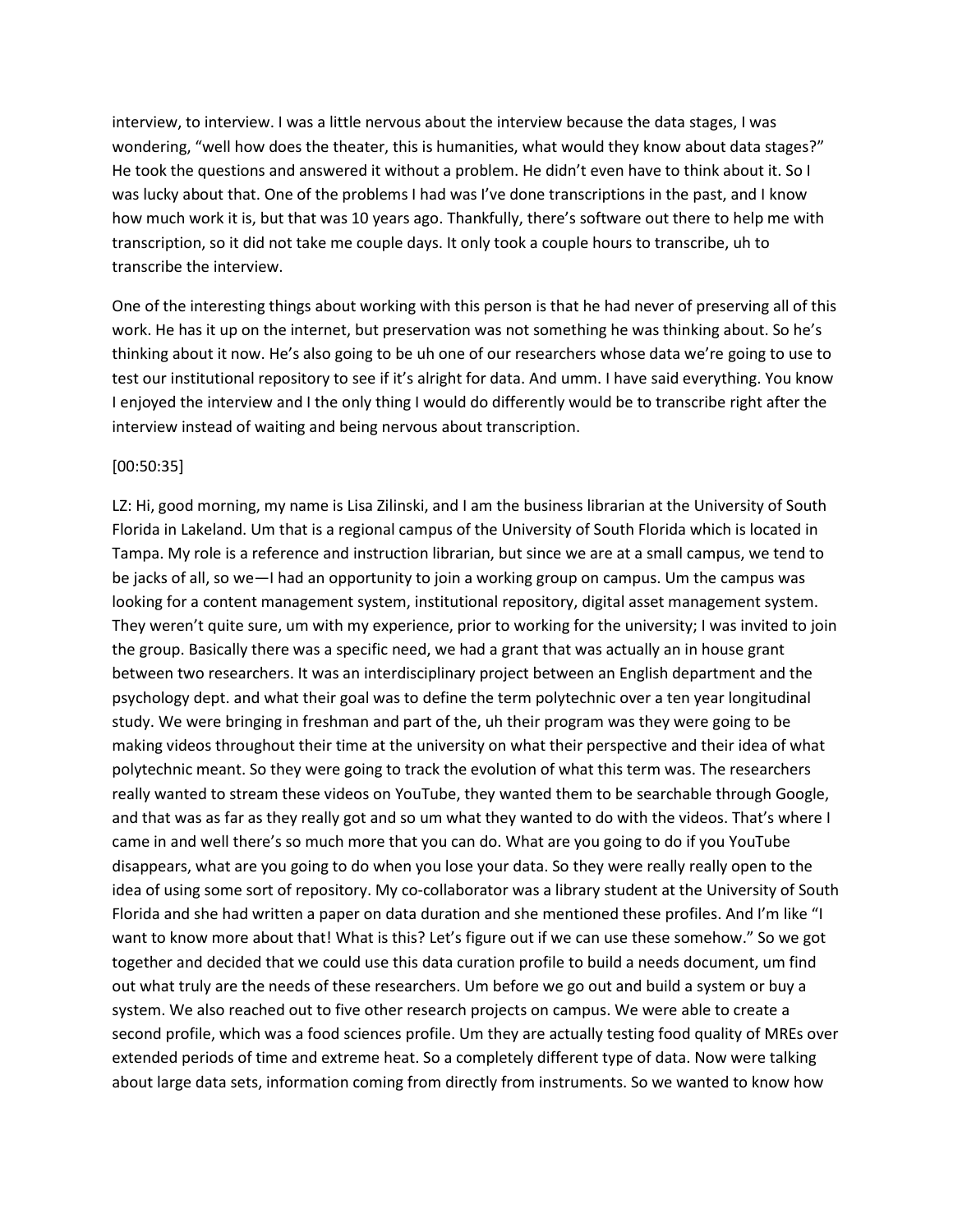these two completely different research projects use the same repository or use the same system. So that's what we did with these profiles, was we were able to build the needs document.

The process creating these profiles, with the first group, the linguistics profile, was extremely helpful for the researchers as they hadn't even decided or thought about what their file types were going to be, how are they going to um use this information long-term, what was the retrieval, they had just expected YouTube would be there. So it was an education for the researchers as well as for us. Um, we were able to get them to really buy into what a repository could do for them ad n they were extremely open and excited about the opportunity of using a repository that they're now looking at it for other projects in the English department, which I think is also something that we don't normally see; this is usually a science area. The researchers that we had worked with were all very very excited and open and wanted to share their information. However, the one with food science, it is highly restrictive, so we have a lot more restrictions that we need to put on the data, so we're kind of working through that. Currently, our institution is going through some transitions, so we no longer need to find a repository, we now have access to BePress through our main campus, which is very very exciting because we can now start to have the discussion on moving the data, now depositing the data into BePress. So we are currently working on that. My co-collaborator and I, we took this experience that we had and we put together a poster that we will be presenting at ACES in October. So we are probably going to continue looking at how other disciplines can use profiles and use repositories.

#### [56:12]

KD: I'm Katie Dunn, I'm the technology and metadata librarian at Rensselaer Polytechnic Institute, so we're a school of about 8,000 students. We are a PhD-granting institution, and as a smaller school, I wear a lot of hats. I manage our institutional repository, especially the metadata end of it, I work with our cataloger, I manage our link resolver, our electronic theses and dissertation process, and I generally kind of try to keep an eye on technologies that either help us do our work more efficiently, or give our users a better experience or hopefully both—that's the ideal. Um I also have a personal interest in working with research data and the administration is very supportive of me looking into this because they're aware that this is a growing area of awareness in libraries and that uh a lot of libraries are really being leaders in their campuses in starting services in these areas. Um, so when I found out about the digital curation profiles toolkit, I realized that this was probably an ideal tool for what we were trying to do, because at the beginning, as we're really in the information gathering stage in thinking about what services might be useful to provide, we don't' really have the existing services around data curation management and we thought that this was a good way to uh gather anecdotal info from our faculty members on how they create and use data. And though the digital curation profiles, they're, they're very structured, which is a good thing, because I really didn't know what the right questions were to ask and I wasn't sure what my final product would be either but the great thing about the toolkit was that it gave me a structured way to interview and a structured way to write it up that would make it comparable with other profiles in the same discipline or other disciplines. So that was really good. But the other good thing about the profile is that it's very flexible in that the questions that are in there really um, allowed the conversation to bloom in a variety of different directions and brought out topics that might have not necessarily—I might have not necessarily thought to ask about. So, that's what my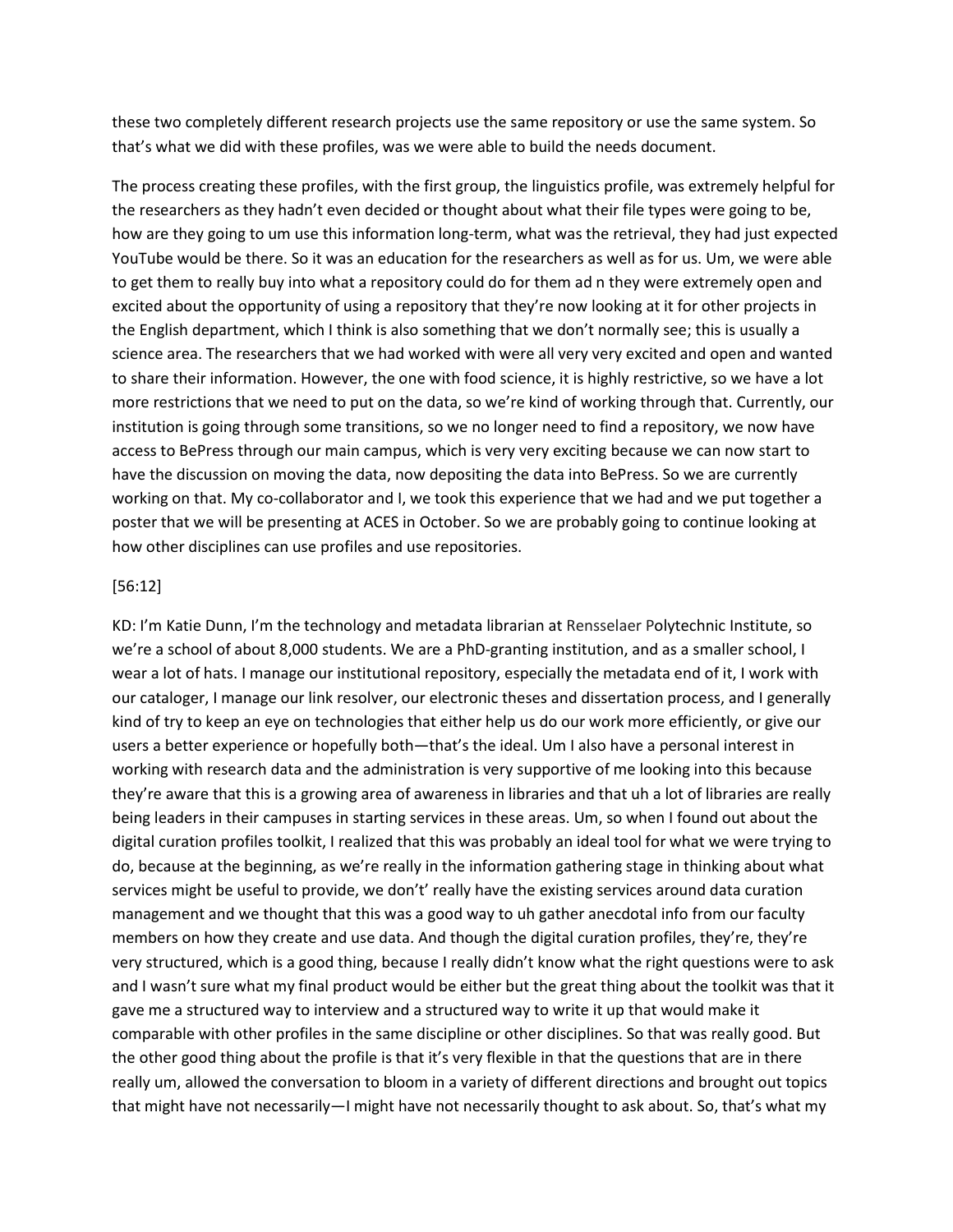expectations of what the toolkit would do for me, turned out to be pretty much right now with the interview that I ended up doing and writing up.

So another, another reason that we wanted to use the data curation profiles toolkit was we wanted to use these interviews as a way to build relationships with researchers on our, on our campus around these issues and build awareness that the library is indeed interested in these issues and that they should come talk to us about things like this, even though we don't actually have any services for things like that yet. Um and the interviews also allow us to talk more knowledgeably to other faculty members about these things going forward because it really gave me a an in-depth understanding of what a particular research data work flow will be and I feel like after I've done 3 or 4 more of them, I'll start to see commonalities in different peoples' work flows and then even if I talk to a researcher that's not in any of those research disciplinary areas, I'll have an idea of like kind of what some of the common issues are amongst different disciplines.

So in keeping with our goals for doing the interviews, we came up with a short list of people that we knew were doing interesting work with data and who we thought would be enthusiastic about talking to us as we were doing these initial interviews so um my first interview that I did was a faculty member in physics and astronomy and she is most of her work surrounds collaborations in large uh large-scale, astronomical surveys. So most of her data is managed by these huge multi-institutional projects, like the Sloan Digital Sky Survey and the LAMOST Telescope Project in China. Um so the primary stages, or the first stages of her data are managed by these huge collaborations where the uh data management process is like uh incredibly complex, but on the other hand, she personally, although she's involved in the planning for that data management, she doesn't have to really worry about those first, the management of those first data stages. Um so we, we talked mostly about the stages of the data that she manages personally for her own research questions. And the really interesting thing, and something that I had suspicions about, but it was nice to have it confirmed by actual discussion with a faculty, was as an astrophysicist, she really has no objections to sharing anything and everything of her data and I think that's a common viewpoint in that discipline, but she's concerned about the amount of effort involved in getting the data to a point that it would be useful for other people to use and understandable. And the other interesting thing was that her thinking about that actually changed over the course of the interview, and she said, well you know that when we first started talking about this, I felt like oh man, this is going to be a lot of work to put this together, and I'm not quite sure what I would do, and she didn't think it was a realistic thing to expect to do on an ongoing basis. By the end of the interviews, without me really trying to, without me trying to influence her in that direction, she said that she thought that it would not be so arduous to do this and uh she thinks it could be potentially really useful. And the target data though she identified for sharing that would be both not too much work to share and of the most use is the data, behind the figure data in her published papers and the scripts that were used to generate the uh the figures from those data. Currently she said that in her field people will often pass the post-script files around for the figures but, and then add additional data to them or put an inset data and modify it some way. But it's really kind of a pain to work with the post-script files. But um and so it would be good for people to start from the data and if they can't run the scripts that you used to create the figures, they can at least use the scripts as a pseudo code and then identify what you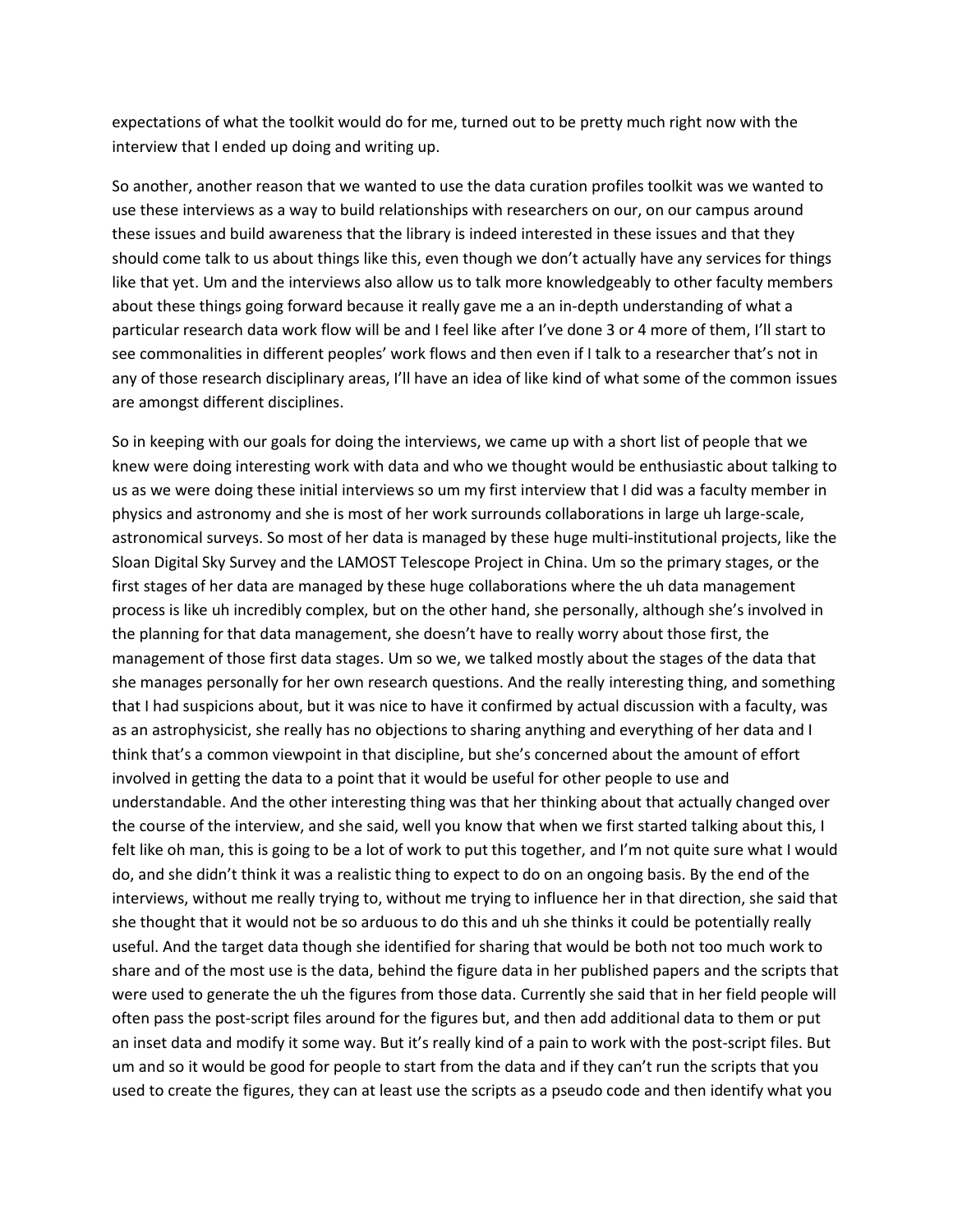did to create the figures from that and then write your own scripts on it, and she was like, "Oh we basically have all that put together and it's kind of already documented by the paper if we're talking about the data behind figures," so she said this is the kind of stuff that she has to kind of informally dig up on her hard drive and email the people now and she said that if "well, if we could get it in there at the beginning of the process, it would just be there and I can point people at the repository."

Um so, how we intend to apply what we did with the digital curation profiles is I hope to 3 or 4 more of these and what I'd like to do is compile a report sharing what we learned on them and I'd have to clear that with the interviewers because we've um, we didn't really talk about how they'd feel about sharing it within the campus. So I need to address that with them. But what we want to do is create a report that we can um share in the libraries, with the office—the chief information officer of which we're a division, and also the office of research and other research groups on campus that are interested in data issues, and really kind of use what we learned in the interviews to kind of start a conversation about data management on our campus and steer that on a more useful direction. Um I really, and on a personal level, I really feel like this is the best method I've seen for gaining in depth knowledge about research data practices in a particular discipline and really address one of my, what I've felt is my main ability gaps in providing services in this area is the lack of knowledge from the researchers perspective about how data works. So this, I feel like, is a good way for uh librarians and other service providers to kind of address the gap between what they know and what the researchers take as like implicit knowledge about how the way they do their work.

#### [1:04:10]

MSB: Ok, well, good morning, I'm Marianne Stowel Bracke. I'm from Purdue University. The project I want to talk about is a little bit different than what we've heard so far. Um, I've been I've been lucky enough to be part of the data curation profiles process and at the very beginning that Scott and Jake have mentioned and so um, I never actually attended, I don't think, any of the formal workshops so I don't, I mean, you know, I kind of grew into it. But I have a couple of agronomy faculty who have been interested in um sharing their data even before I got here six years ago, so I was very fortunate to have that. And we've been working with these agronomy faculty and um trying to figure out kind of what, what their needs are. They are very open to sharing and uh they were some of the people that in in working with some of the initial documents, they were willing to participate with that. We wanted to take that further and so Jake and I started meeting not only with these faculty members, but with the people in their lab—the students who do a lot of the work. I should also mention that uh that it's kind of unique about their work is that it's, what's important about it is that it is longitudinal, that it isn't really a project that begins and ends and a new one starts. The important part of the data that their gather on crops and water quality, the value is that they have 20 years going back and they are going to keep doing it. And that's really what makes it important. In meeting with her grad students though, we all had an aha moment, the grad students, the faculty, and Jake and I, in that, in trying to share, in trying to talk about data and what people were doing and practices, we realized immediately that they weren't even necessarily communicating with each other and they had, they had differences and someone said, "You know of course this is reported as dry weight at 12%." Someone said, "No it's not, it's dry weight 15%." And someone, an international student said, "Well you know in Africa, it's 15%" and you know they all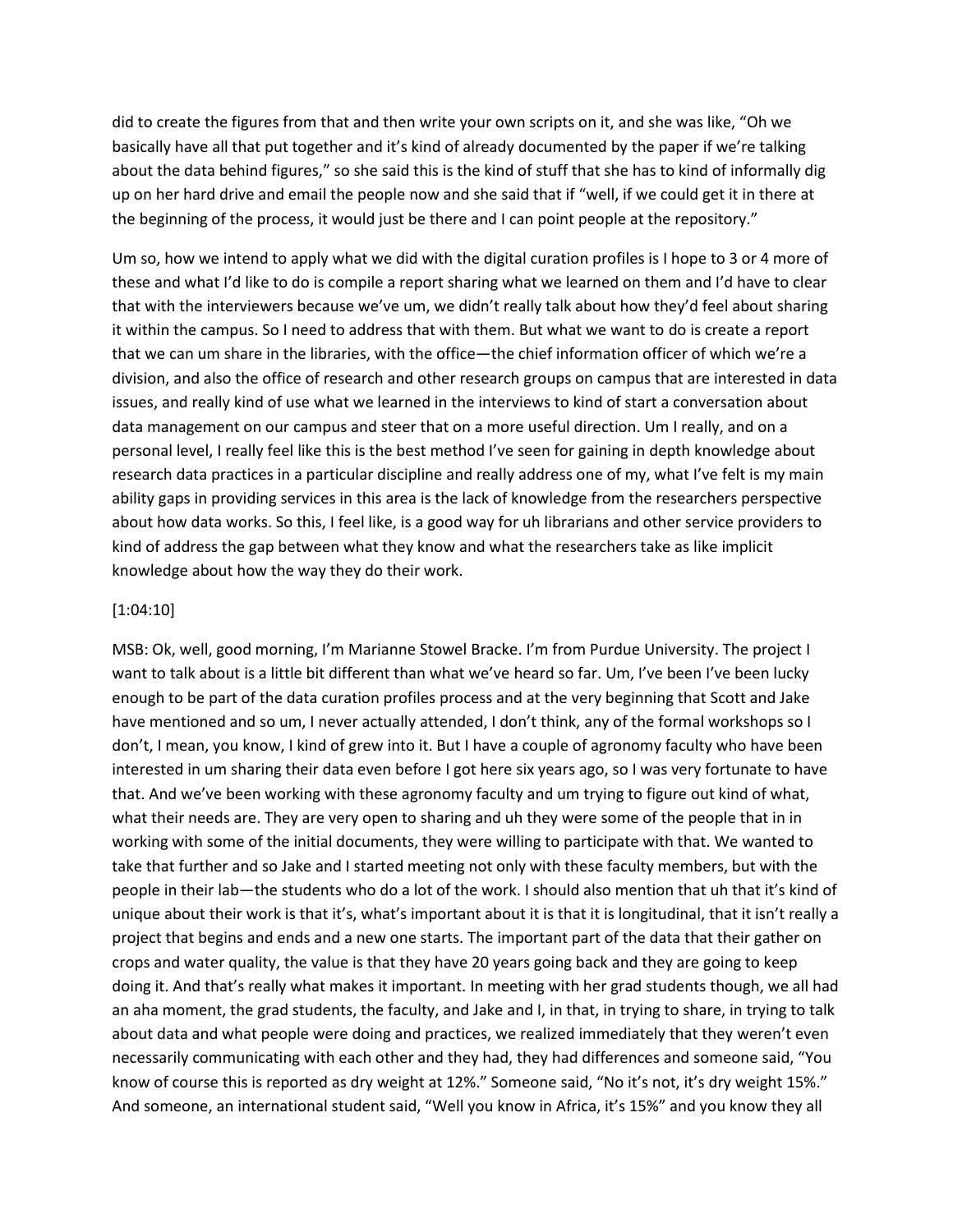realized, we've never sat down and talked about this. And you know, it's sort of an assumption of the profession. So we decided to take the profiles, and Jake and I interviewed six of the grad students working within the lab. You know, it's really kind of an interesting bottom up approach. Now the faculty members have a very good idea of the big picture, what they want to do, their ultimate objectives, they have ideas about sharing, they're every open to that. But the grad students are the ones running the individual experiment that add up to the bigger research. And in doing that we really go not, not just a picture of a piece of the discipline, but really of this particular lab, and how it was functioning. And the students definitely had um, deficits in some areas, like they had never thought about why they would want to share their data, but it had just never occurred to them, they just weren't that far along in their profession. Um, intellectually property issues, who owned the data, who might own the data, what happened to the data after they graduated? They were a little bit more practical, they wanted the data, they wanted to be able to write up for their, their thesis or dissertation and be done with it. So they didn't have that, that long-term understanding of where their data happened to fit. We also really got this understanding that data, the data that they're gathering in particular, it's all flowing, that um they often, students inherit the data, um from you know, another grad student and they're going to hand it off to another grad student when they leave. So there's never really a good beginning and a good end, so you really have to just jump in with this. So after looking at these interviews as well as knowing what we know about the faculty and the interviews with the faculty and having a tool where everything is pretty consistent allowed, even though I did some interviews and Jake did some interviews, it allowed we were able to have kind of a common understanding. And we wrote up a report with a number of suggestions for how this lab might want to rethink their data, data management. And some of them were kind of practical in thinking about how they would want to save their data, or name data files, um definitely how they want to describe their data because a lot of this is handed off to either future grad students, or they have other grad students working in the lab that aren't agronomists but are perhaps ag-economists, who don't have an agronomy background, but they need the data, or modelers, people who need all this data and they need to be able to know how to work with it, without—and how could we circumvent having the only ways someone else could work with that data is for two people to sit down and have a serious lengthy conversation, very detailed about explaining how this is going to go on. But then there are also things that we suggested that were almost some cultural changes within the discipline and thinking about how, they're are already very good at training their grad students to be future agronomists, but what could they pass on that, so that you know these future grad students are going to be our future faculty and our future data providers. Hopefully this report, and um I apologize to Jake, because what's really holding up this report is me, and a little bit of a literature review to round it out, but this is this is kind of a micro-application of this tool, but it's really thorough and so you know it's not necessarily going to be something that is deductive but rather inductive. Um and it-it could be an example of how you could really get to know that. I should also add that these professors' data, parts of it are the first data that have gone into PURR. And so, um and we're working to add more of their data into PURR. And Purdue, PURR is the Purdue Research Repository and their data is really quite manageable for, for putting into something like PURR. It's not gigantic, like the astrophysicist data, it actually is very detailed, but mostly in excel type files. And a far as application, I think we are going to keep doing this. The first one we—I think a lot of people would say they probably took longer than expected either because of the interview process, the transcription process, but having done them, you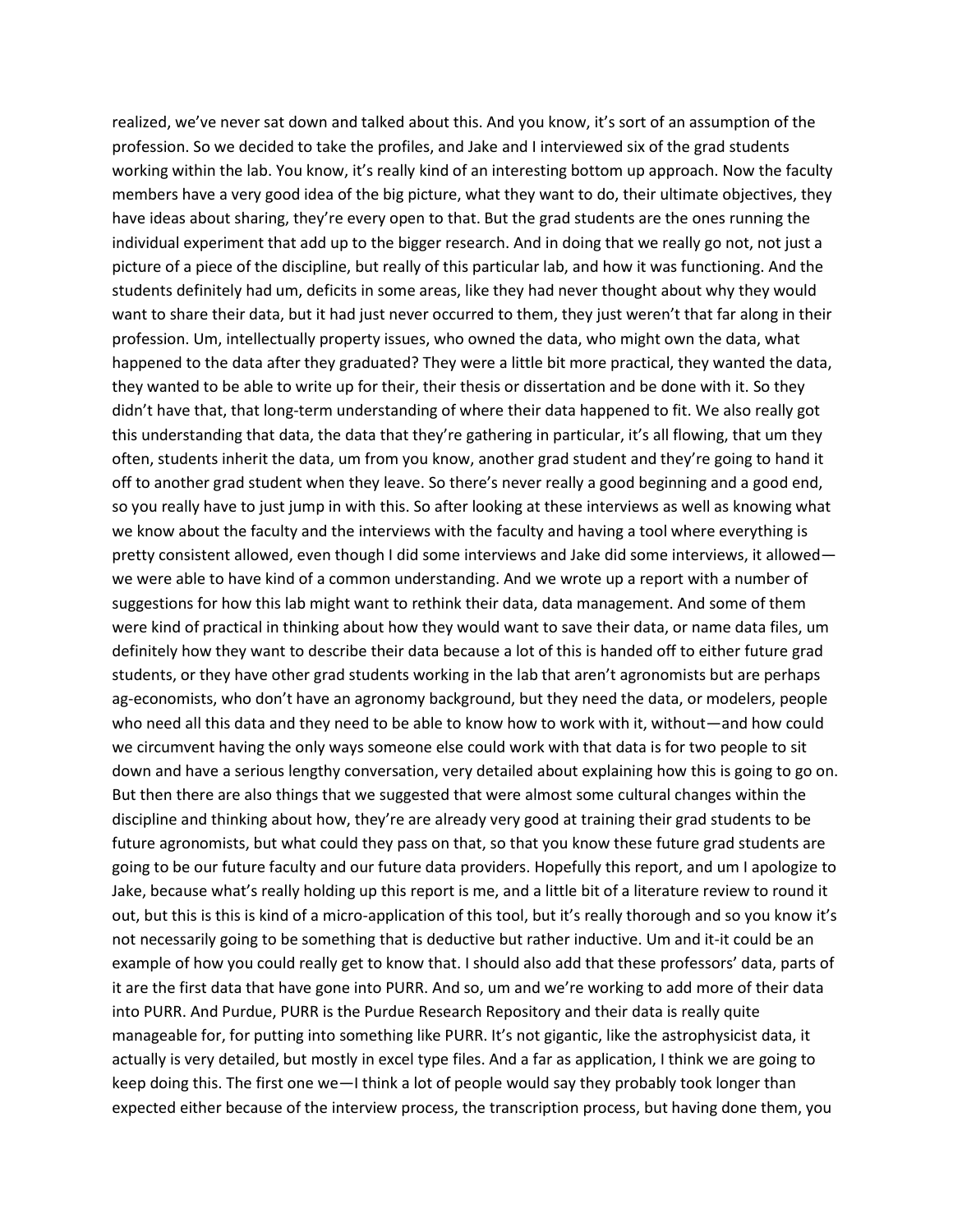really do get better. You get better at asking question, maybe knowing when that doesn't have to be followed up on and that does. And you do see patterns, even though, and I work with the college of agronomy so I work with social sciences as well as applied and life sciences and even with landscape architecture, some of the arts and humanities. Even though their very disparate, you do see some things that are common and I think when you start getting to things like storage and intellectual property, um those really aren't all that different for people. They are back up, you know that's a big black hole for a lot of people. And um it just is. And I think, you know, we're going to continue to do something like this and I'm not entirely sure where it goes, but I've got lots of faculty that are just, that don't know it yet, but are in line with, for being approached.

## [1:14:00]

JC: So while we're getting the battery exchanged I'm going to slip in here and borrow the microphone for a few minutes. Thank you all very much that was really informative. I do have a couple of questions for you before turn it over to the larger group. First I'd like to connect with Chuck's key note. He brought up some very interesting points I'd like you to address.

So he mentioned that we kind of struggled with our definition of data, so we talk about data curation, what is it we're actually talking about? Most of the large meetings that I go to, that at least it pops up and if not first thing, fairly close to the first thing of what's the scope? What's the actually, the meaning of data? And I'm wondering, did you encounter that kind of need to define data in your sort of micro interactions with researchers, when you say "I want to talk to you about your data" did they know what you were talking about? Were they able to describe that fairly easily?

DN: Okay, I didn't ask him if wanted to talk about data with me, I was asking about research in general, so about the whole process. And no he didn't a problem with the word data, we mainly knew what it was.

LZ: We had two separate profiles and the food science profile, the researcher was pretty confident on her what data was and was pretty confident the difference between the different data sets. Umm, the linguistics profile was a different story, and I kind of did the same approach, I didn't go up and say "I'd talk about your data, let's talk about your data." It was, "I'd like to talk about your project. I understand that you have some files and some videos that you want to make available. um during the process we started tracking your results and that's when we started talking about excel files. So it is, again, a little bit of an education, but we didn't necessarily come up with a definition.

KD: In talking with our astrophysicist, I didn't really have that issue because it's a pretty traditional data driven discipline. In soliciting data for our little pilot repository that we're trying to get off the ground, I did kind of have to reframe how I was asking about things. Like I had a professor in architecture and acoustics who ended up depositing several videos and um MATLAB scripts with us that they use to analyze their data. And initially when I was talking to him, he wasn't sure if we would want the videos or want the MATLAB scripts. So I had to make sure when I was saying data that I followed by saying, "well we mean any of like the information that supports your research or helps people refine or understand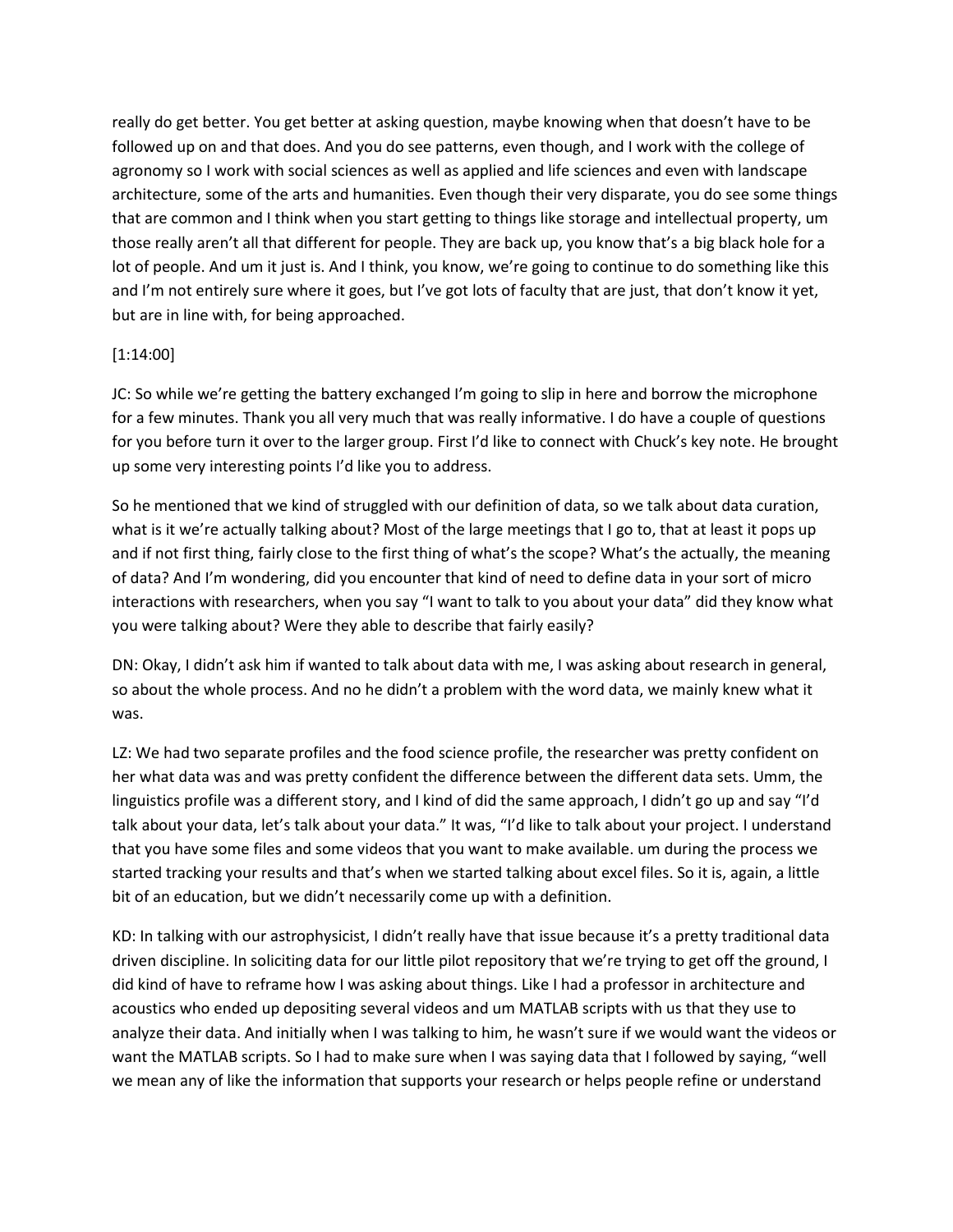it" so that they were sure that we were thinking of it really broadly at this point it's worth we were thinking about how to work with these things.

MSB: I would just add that with the agronomy folks um, they really didn't have a problem um, they kind of knew what their data was, but in the interview getting them to talk about the data product that was really difficult. They wanted to talk about their science and kind of the results um, but when we were trying to ask the questions that said your data is—starts out her and goes through this stage and that stage and you want to deposit something—I think that maybe that's something that's a little bit of a flaw on our part that that's how we think and we're going to go through a process, but um trying to get them to think about, you know at this stage, "what kind of files do you have?" and really backing it up to that basic level—that that was where the challenge was with the people I interviewed. But I think they understood um what data was.

CE: We talked about, when we started out the interview and I saw we want to talk to you about your data and he said, "well, all I have is XML/TEI files if that's ok with you." And I said yeah, that's your data so let's talk about it. He was eager to talk about those files once he realized that was okay with me.

## [1:18: 28]

JC: Another question that I have for you is that conducting these interviews, while certainly librarians have sort of a base to work off from the reference interview, this is sort of a reference interview on steroids, it's really intense, it's really in depth, it's an area that we haven't been used to working in. How did it feel to go in and conduct those interviews? How did you prepare yourself to do them? Are there things that we could do to help others get that same level of preparation to do these things?

CE: Considering I'm still a student, I haven't done any reference interviews, but um I um learned about them. But I read through the profile several times and the questionnaire several times just to get a good understanding of the types of questions we'd be covering throughout the interview process. And then I read at least three complete profiles that I downloaded form the website to see what kind of information they obtained and how they prepared the final product. So it took some, you know some extensive preparation just to prepare myself so I felt comfortable going in with what I was going to be talking about.

DN: I went—I attended a couple of telematic performances which were interesting. I attended one where I was in the audience that was being filmed. And then I uh the second one I went to was streamed into the library so I saw it from a different perspective. I know that uh, the PI has a website, anotherlanguage.org, so I went there and looked at some of the previous performances and he's got a lot of information on that website, so that's basically how I educated myself. And that's more or less the same way I educate myself before going out and talking to a new researcher in my department is finding out a little bit about what they've published, what they've done, and then go in and ask a few questions.

LZ: So prior to working for USF, I actually worked for Price Waterhouse Coopers and I dealt with large amounts of data. So I've had some experience already in some of these data type interviews. What we did with our researchers working with my co-collaborator, we had pre-interview meeting whether it was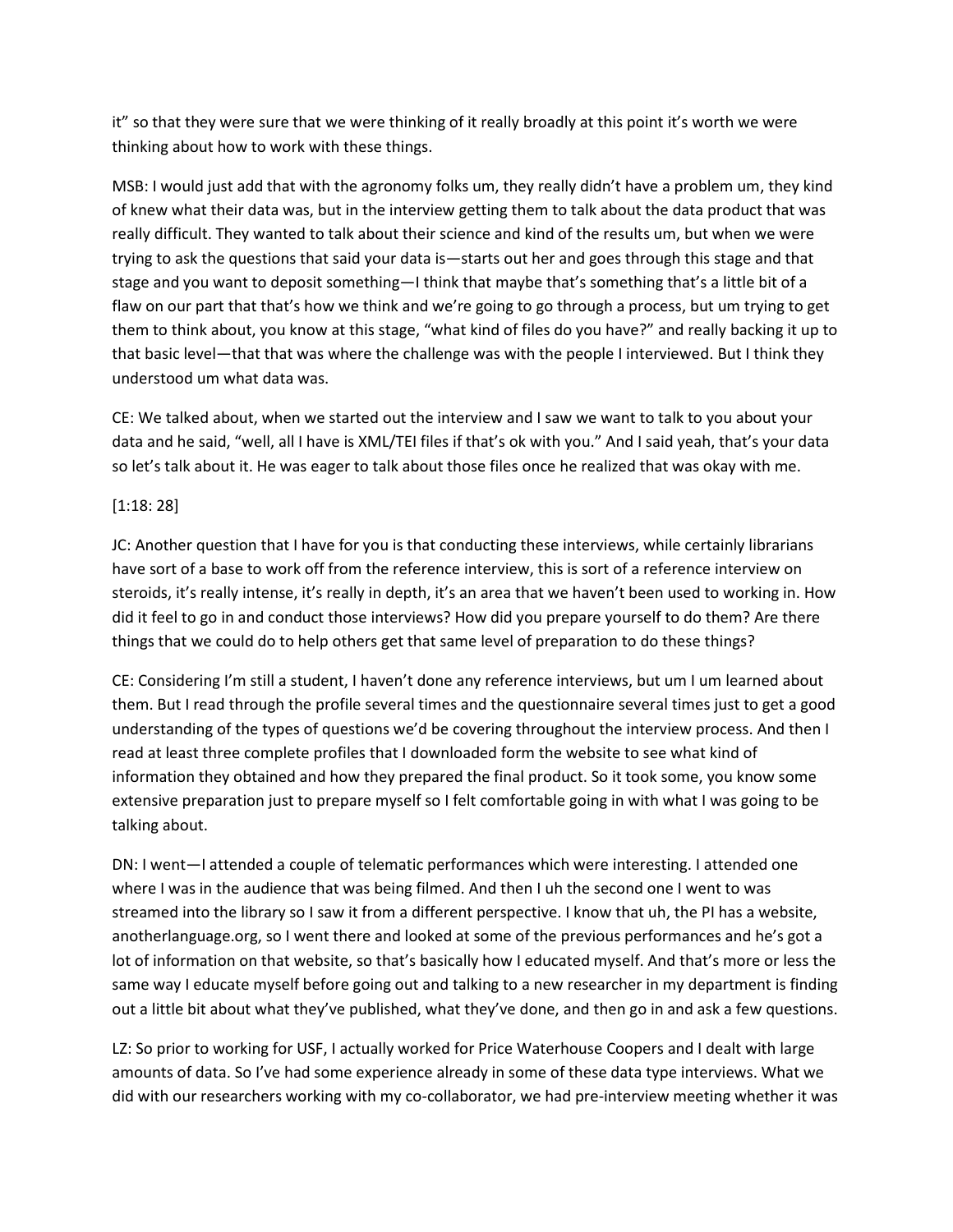in person, which we did meet with one researcher in person, or communicated through the phone, or via email. With our food sciences profiles was way outside of my area of expertise, and what we ended up doing was after the interview we still had these questions, these clarifying questions that we needed answered, so we actually did a lab visit. She took us through all of the equipment, we met postdocs and grad students that were sitting there and they were really able to tell us more about their data. And I think talking to the researcher before you actually sit down to um do the interview is very important because you'll uncover things that you may need to ask in the interview during the first conversation.

KD: I felt pretty prepared for it, it helped that I went to uh one of the workshops, but given that's, that was kind of a limited term thing and he only did 12 of them, I was trying to think of like what part— [audience laughter]—only! I only went to one, but they don't have the opportunity to do that anymore, so I was like what did I get out of that that other people could get that experience without actually going to the workshops? And I was thinking that the most valuable parts of it were talking to my peers that were thinking about doing these interviews or had done these interviews, and getting a chance to kind of informally air some of my doubts and concerns about the process and talk about how they were going to address those. And also to watch some of the videos of Marianne working with her faculty member to see what the, what it actually going to be like, and that way I could kind of mentally rehearse going through this process. And also like Chris said, reading the profiles ahead of time and knowing what kind of information other people had gotten from their faculty members. I had kind of a mental idea of how the process would go the toolkit told me approximately how long it would take which I found really really useful and that was right on for us. So I was thinking that in order for other people going onward to feel prepared going on to their first interviews, I think that doing uh being able to watch those videos is helpful and I think Jake had said they're working on making those available on the web. And I also was wondering if maybe to get that kind of um airing of concerns and bouncing ideas off of people, I wonder if like an informal mentoring process might work, like if you were someone who had never done an interview before and you could be matched up with somebody that had already done some, then you could really um I think I would have found that reassuring if I wasn't able to attend the workshop and talk to people about those kind of ideas then. So that would be a really you know low-effort way of trying to give people more confidence in going to the interviews. Another thing that I really found helpful was—I had to communicate with the researcher that we weren't talking about her data process in general, it was very much attached to a specific, a specific research project and a specific dataset and what modification and what changes it went through in that process. And a good way to frame that was to um was to select a specific paper and ask can we talk about the research you went through in this particular paper, and she turned out to say, "oh that's not a good one let's talk about this one instead." But at least we had a starting point then and I was able to read the paper and have more confidence that I would know what she was talking about when I was going in there. And now having done that once I feel like I wouldn't have to—if we were going to do another interview based on another project, I wouldn't feel as much like I needed to read the paper ahead of time, so we could maybe do one on a project that maybe had not yet been published, I would have more confidence since I already have that background information. But for the first interview with a faculty member I really feel like it's useful to do one on something that's been published already so you could read that documentation.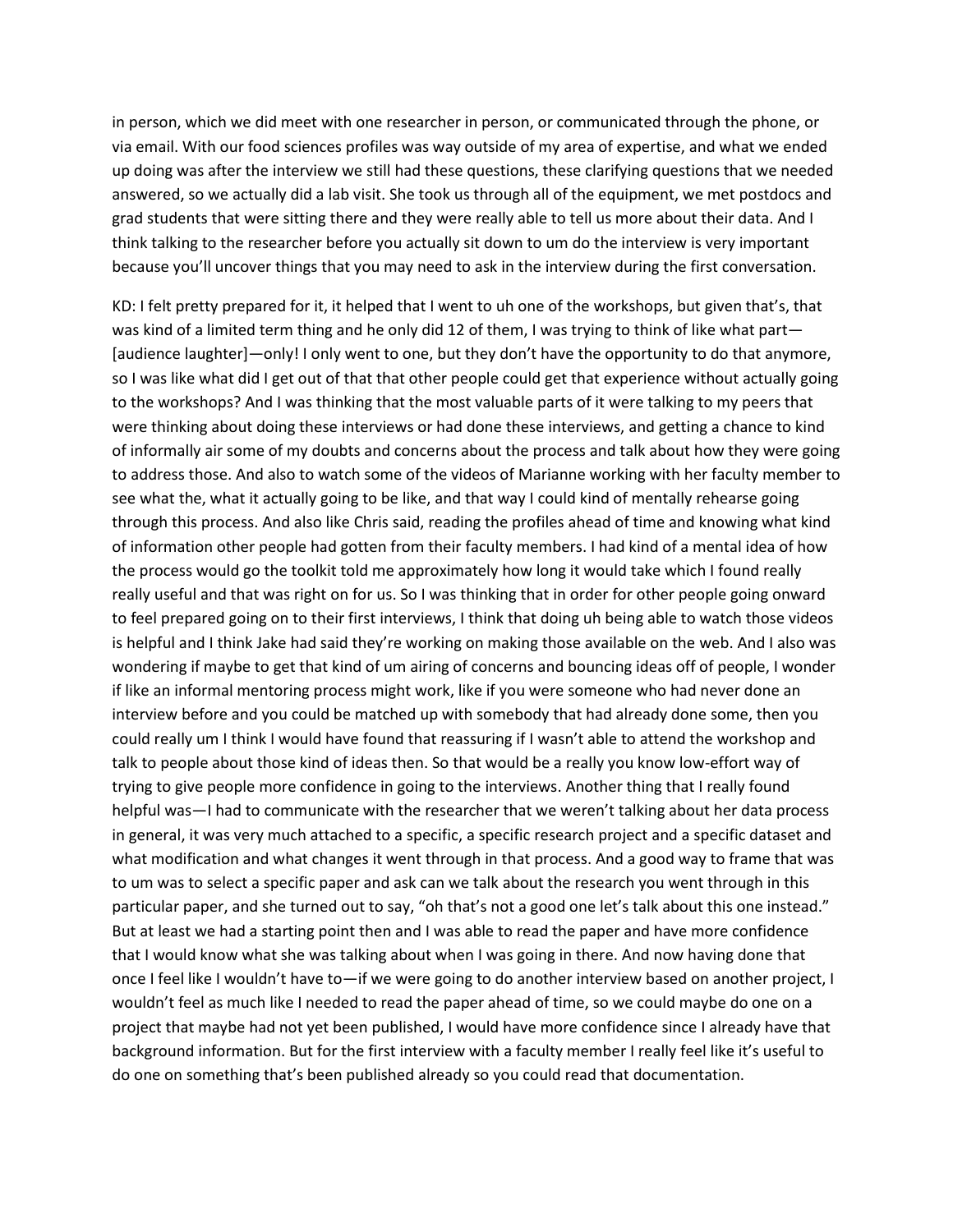MSB: If I had any idea that those videos were going to be so widely used, I would have rehearsed or something because actually the faculty member that I worked with is, I know very well and we have a very good relationship and you know you turn the cameras on and suddenly it's like "uhhh."

### KD: Oh you were so good!

MSB: But um, I guess, I would echo a couple of things. In that particular case, I knew her work very well and uh you know, I got to go out to the actual field station and look at their work. But in other instances where you don't know their work, even picking a paper and reading that ahead of time does give you a starting point even if they decide to work off something else. One thing I think I would recommend, even though this is not my style and how I like to work, but you know sometimes it's good for you, umm and I don't know if Jake will go into this at all, but there's another grant that we're kind of using, another variation of the curation profiles and even though a group of us worked on changing them a little bit again and again and you know you wordsmith and things like that, when I actually did the interview, it felt very foreign and I realized, I wish I had practiced. I wish I had sat down and had someone play a researcher and just read the questions out loud and realized how they sound in an interview process, not just in an editing process. And I know people are loathe to do role playing, I—I myself hate to do it, but um, I don't think it's a bad idea. I think, you guys were saying that as well, you get to kind of informally air, you know, "you know I'm not sure what that question means either" or "you know like, if I were put on the spot to define repository, what would I say?" and um, so that would be something that I would , I might recommend, that you know, even if you just wanted to do it by yourself in your office and read things out loud and hear how they sound as opposed to reading them, I think that that makes a big difference.

# [1:27:37]

JC: So I'd like to open this up for questions for the audience. Does anyone have a question for our panel? If you do, please step to the mic.

SB: [in audible] … would you say yes, I'd do the exact same thing?

MSB: I – I think I would probably do the same thing again. I actually think it was pretty useful. Now I'm comfortable with the tool, the tool's lengthy, it's in depth, but I think I would do it the same way.

KD: Um I'd do it; I would also do it same way. I think I didn't make a lot of mistakes that I would have if the toolkit wasn't so explicit about you know the best way to do an interview, and you know, "bring your two recorders" and uh "this is how long it's going to take." The one thing that I would have done is –I echo Daureen in saying that after you do the interview, get started on that transcription and then do the profile right away. I feel like there's some things, just a few things, that would have been easier to clarify sooner after the interview that were lost. So it's easy among other responsibilities to let something like this sit on the back of your desk, but if you can keep chipping away at it every day, the transcriptions don't take that long at all.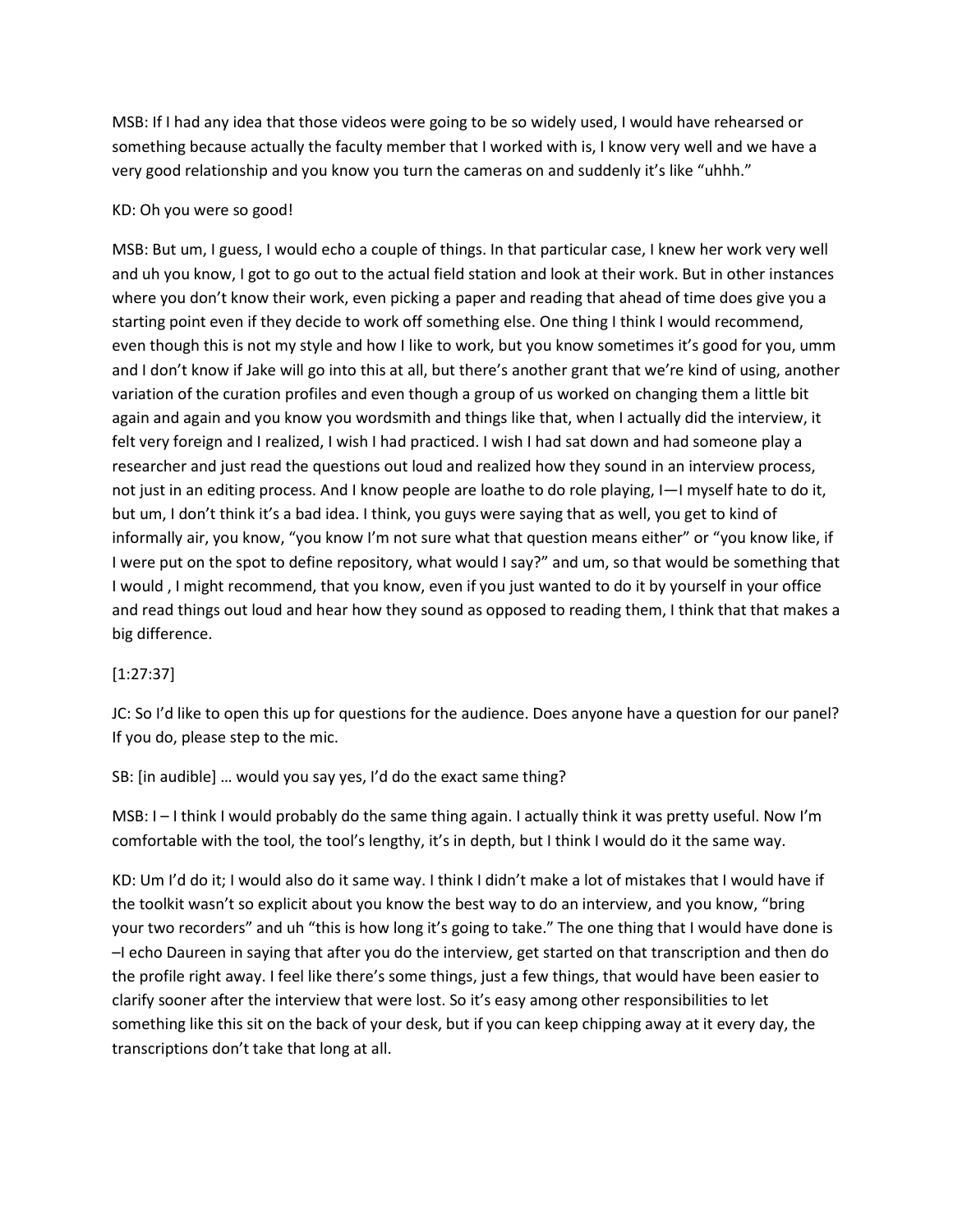LZ: Um I think for me, for the most part, I would have done it the same way. However, with the food science profile, I almost would have gone to the lab first and then conducted the interview and built the profile, especially since uh seeing the instruments work, um, made a lot more sense when we were talking about what is the data that's collected. You can actually see an instrument work and she showed us the actual reports that came from these instruments. And I think that seeing that all these light bulbs, "oh that's what that meant! When we were doing the interview, I could have asked, this question." So I was lucky to have the opportunity to ask follow up questions at the lab visit. But I think I would have done the lab visit first.

DN: I did do a second interview, she has since left the university so we're not going to be using it for anything, but it was a good practice because what I did was ask another librarian to come with me and so it was two of us interviewing and this person got the experience from my previous experience. And this research was not in theater it was in medical research.

CE: I think if I did another one, or if I had to do this one again, I would learn a little more about this researcher's particular project that we were going to be talking about. I didn't know what epigraphy was going in and but I learned it throughout the process of the interview, but it would have been nice to have a little better understanding of not only epigraphy in a broader sense, but a particular project that he worked on, so I could ask more probing questions and extract more information. So.

## [1:31:07]

[question] CW: So my name is Charles Watkins and I am a colleague of Jake and Scott's and Purdue Libraries, and uh you clearly put a lot of work into the data curation profile preparation, what are your hopes and expectations in how you are going to publish that work? How you're going to get the kind of credit that you would hope to get as library faculty members?

MSB: Okay, Um, well as I sort of hinted at, because we had done such a thorough report, so I think Jake and I are going to turn the thorough report into a case study for preparation. And I um, so I -I think in our case that's a pretty clear route.

KD: I'm actually not sure about publication; I did go through trough the IRB process at our institution so I am cleared to use it outside of our institution, um if I choose to. But I'm not that experienced in publication, and it's something that I would like to get into, but I'm a little unsure of what the form, um how to make what I've learned from this into a form that would be publishable. But that's a general challenge I have with everything I do in my job, so.

LZ: Um we have already put together a poster presentation for ACES in a month, um talking about the process that we went through in creating the needs document and creating the matrix of the document of the different systems we looked at and how we compared those two to give a good methodology on how can you use these profiles to choose an IR or a digital asset management system.

DN: I actually never thought of publishing this first interview I did. I did not go through IRB because we basically want to use the data to see if we can add data to our institutional repository, but I see where it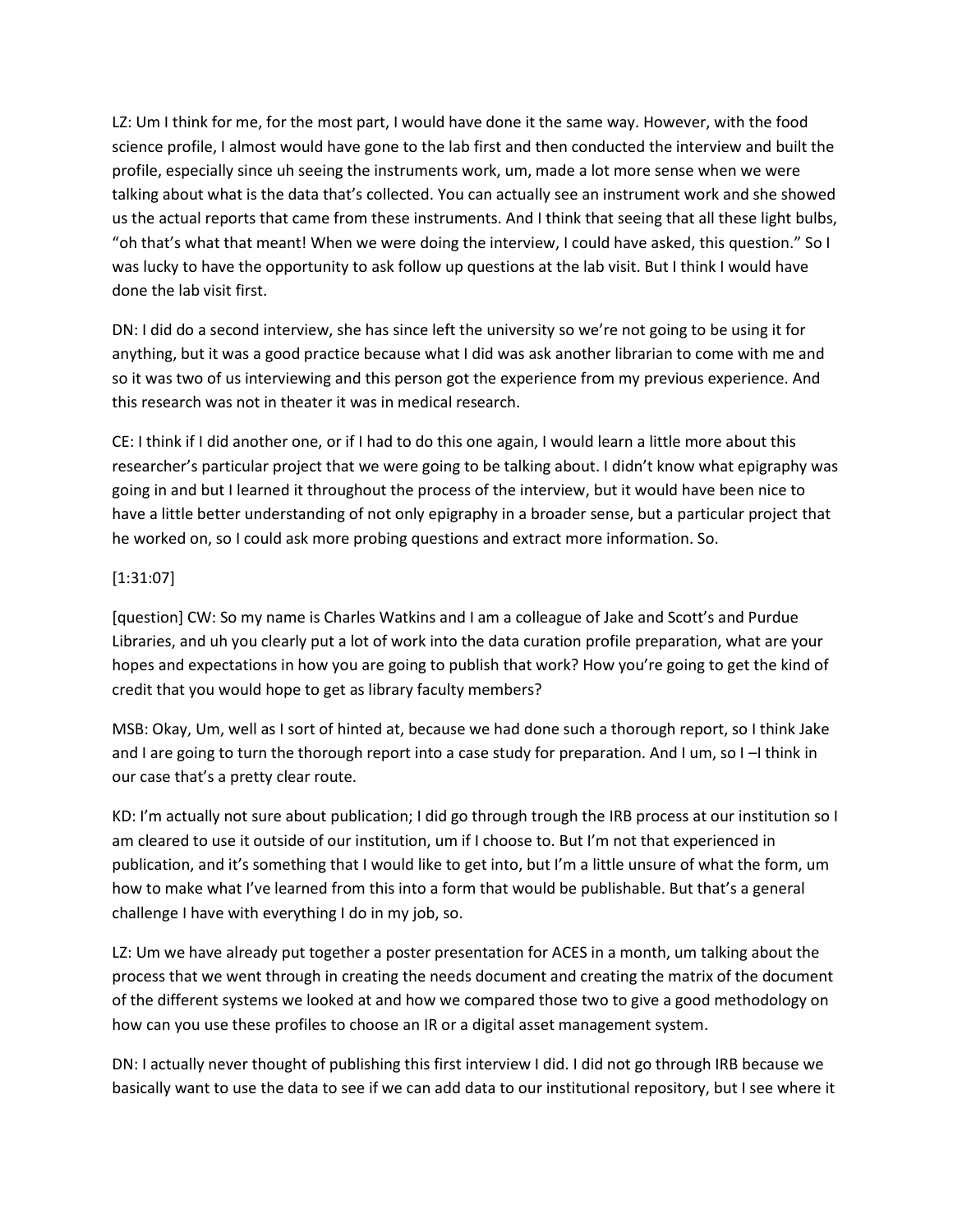can be part of a larger paper, where it helped us make our institution repos—pos, I can't say that word—institutional repository data ready.

CE: As I mentioned earlier, my goal in doing the data curation profile was mainly educational, for my own benefit. So I didn't really consider any future use of it. But I think it's, in all my free time, I hope to maybe do some more, so, because they are time consuming, but they're definitely worth the time, and I think in the future wherever I end up in at my job, there's definitely a use there in learning about researchers uh projects and their specific research habits.

# [1:34:23]

JC: So I'll follow up with a question from Charles's question. I think there's two things going on from listening to your responses. One, there's the how can we leverage what we've learned from doing the profiles into some kind of publication or presentation or poster? And Marianne and I are doing that as you mentioned and Lisa has done that as well. And then there's also the publication of the profile itself that I'd be curious to know, given the amount of work it takes to produce a profile, are there things that we could do or should do to encourage people to share their profile with others through our website or other means, or incentives or ways to make it easier or more beneficial for you that you can think of?

MSB: I—I overheard um a couple people talking yesterday and they said that they were thinking at the reception about whether or not this should be a publication and they're like, well I'd certainly put it on my CV and I thought, "Oh! I'd never thought of that." And um, so I think that modeling some of this, you know, like showing it as a publication in sort of this trusted data curation profile repository, and then maybe having suggested ways to cite it. Or making them, and we talked maybe about having a database rather than just PDFs.

KD: Um, I uh, my profile's kind of in a preliminary state, I haven' enriched it with quotes from the researcher as much as I'd like to, but once I do that , I do plan to run it past her before making it available on the website. And I think probably getting her feedback is going to be the biggest barrier to me, because uh, researchers are very busy and it might take a while before I get her feedback. I don't know, I fully intend to put it up on the website. I think the citation information and like here's how you can list it on your CV would be good. I had planned on putting it on my CV, even though it's not really a traditional paper or whatever.

LZ: Um I think a community practice would be something that would be very beneficial that would list how to cite, having a database of profiles, um having ways to cross reference same discipline or possibly finding out if there's people are using the same type of data sets to make it a m ore robust community, I think that would definitely be a benefit to using them.

DN: I'm going to find a little more information that I didn't have in my original profile, and then add it to the Purdue site. Um one of the things we haven't talked about is, I guess we have a panel on it later, I forgot about that, is to start talking to library schools about these profiles, and um somehow educate more librarians, but I don't know that takes money, right?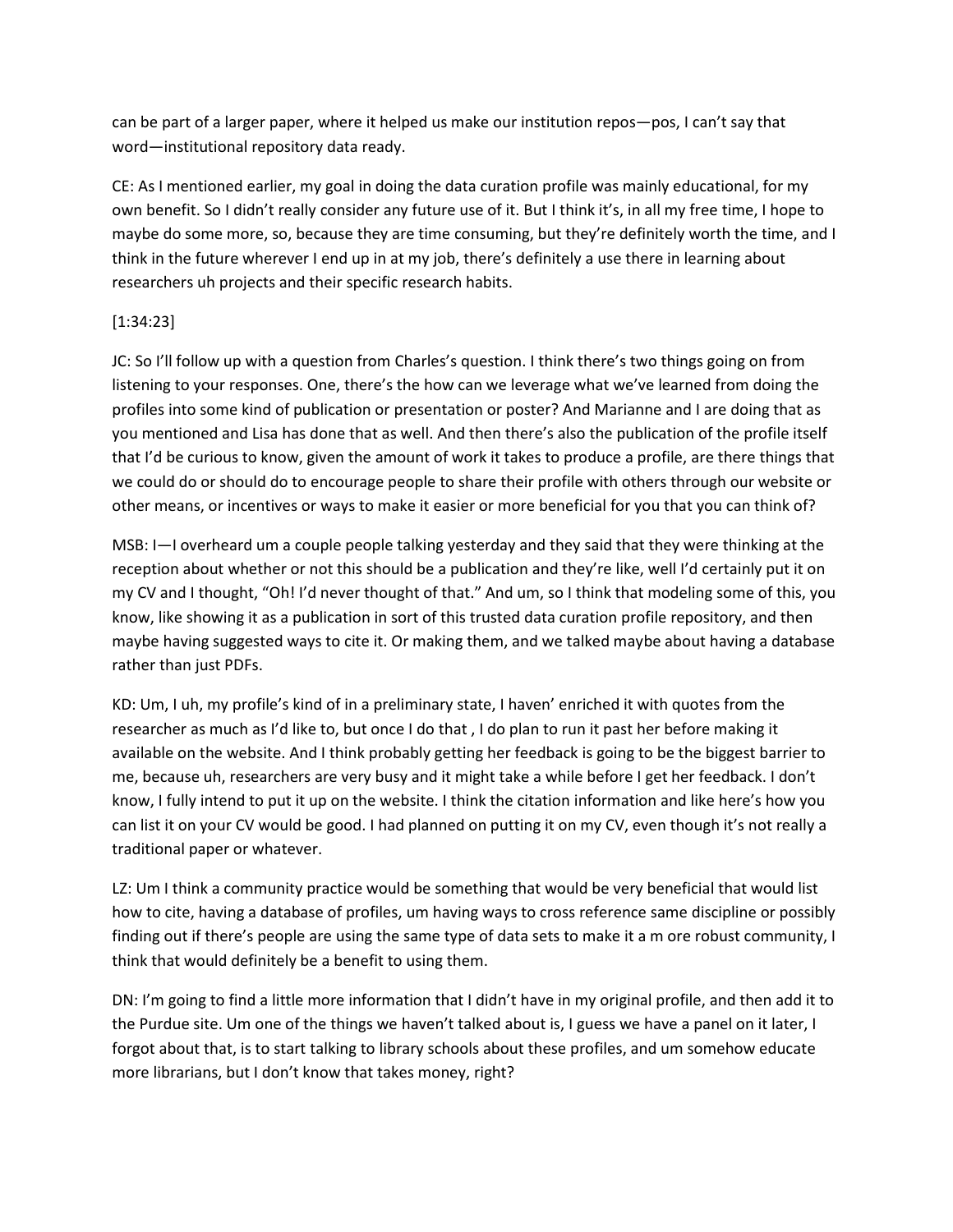CE: I've already, or mine's already on the DCP website, but I think that uh, I think the idea of the citation, although I don't know what people would want it for but if they do, I think it'd be great to have a citation, some sort of standard citation that would indicate this is how you cite a data curation profile.

# [1:37:59]

JC: I will mention that uh Scott and I are working with Charles to look at how do we publish the DCPs in a more structured manner through the institutional repository. So we're looking at creating a series, a publication series of data curation profiles, which I think should address some of the things like citation format and stuff. So it is in the works and we are working on that. Other questions from the audience? Yeah, Suzie?

SA: I think I'll stay low so the camera can see over me. Suzie Allard from the University of Tennessee. One thing all of you, you know you've reviewed, you've mentioned reviewing other profiles and looking at them, so your experts in reading these as well, what do you see the value of reading a profile from a different institution for your own institution to where other people might be learning from your institution for their institution?

MSB: I'll crib an answer, from what I heard from yesterday, um, that, uhm, that even if you're not using, that if you've never used it before and you're writing—especially when you do the write up, you know you've done the interview, but looking at how other people have uh synthesized the information and the way you write up the profile to the questions are not perfectly matched like it's question one equals section one, it's kind of like question one equals section 4.2 and umm, seeing even if they're not the same, seeing how other people how other people have done it and taking the different parts of the information and synthesize some I think is useful, just from a very practical point of view.

KD: I think that the breadth is going to be a big benefit because part of what I'm looking to get out of doing these interviews is, learning how people use data in a variety of disciplines and I—I 'm one person and I can't do 12 or 15 of these, but I can read 12 or 15 that other people have done. Doing them on your own campus does allow you to build relationships with those researchers and potentially um recruit content if you at that point. But I still feel at that point, other institutions, particularly ones that are in similar disciplines to the researchers you're working with, it still gives you that breadth that breadth that's so important.

LZ: I have to agree that uh reading, actually with both of they said, as one looking at how other people have put these profiles together, kind of helped guide our process. There were sections where we weren't fully clear on what really belongs there or how much belongs or if something belongs somewhere else, and just looking to see how other institutions have done them, it's okay this is making sense. But also to see, we did an interdisciplinary and then we did a food science one, so seeing how other institutions handed something interdisciplinary was something that helped us in putting our profile together, and I think in the long run it will allow us to have um deeper conversations about data with our own institution by seeing what's happening in others.